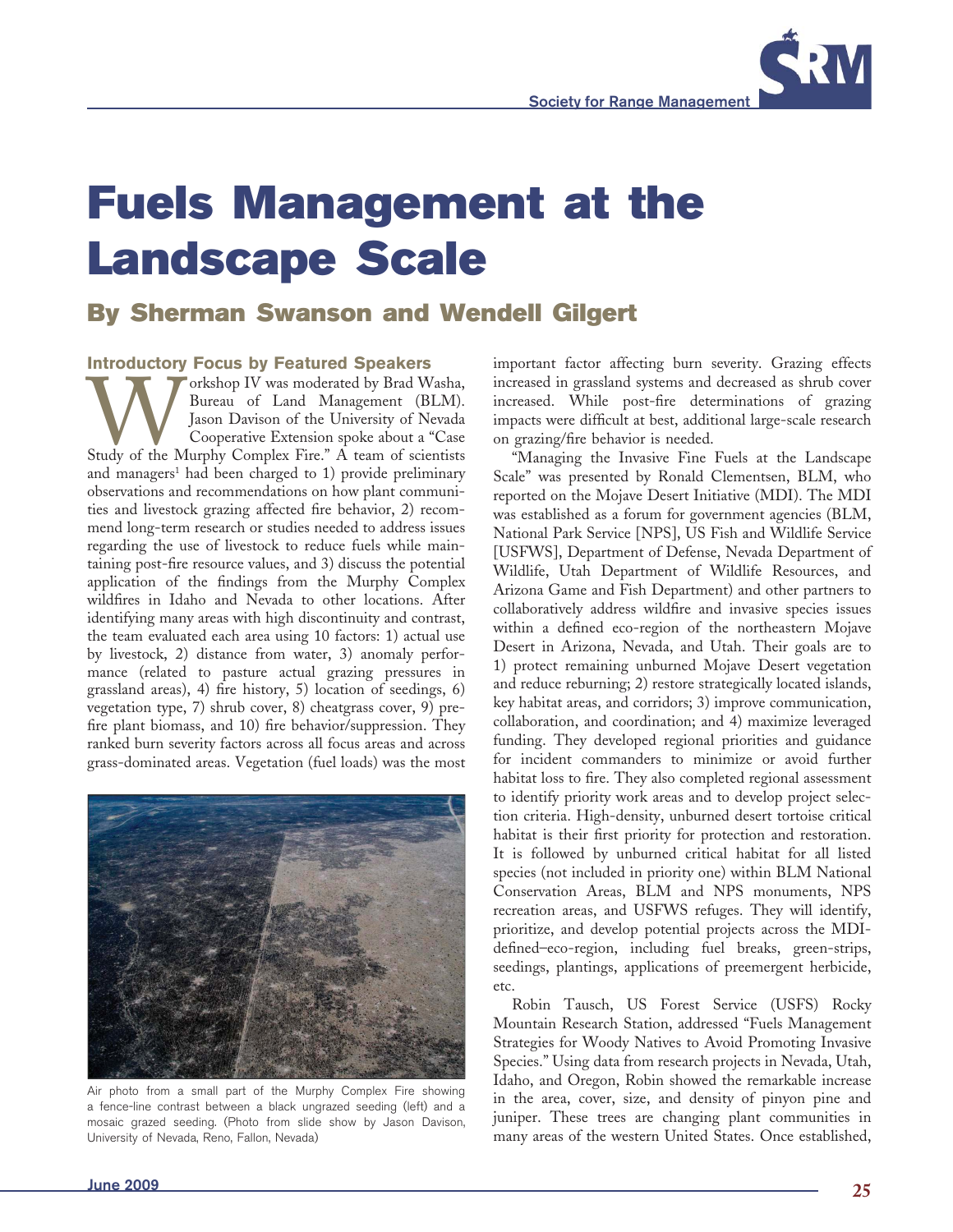

In heavy precipitation years, the Mojave Desert now produces abundant annual grasses along with the exceptional spring bloom. (Photo by Sherman Swanson, Department of Natural Resources and Environmental Science, Reno, Nevada)

they continue to grow and increase their dominance while outcompeting the understory and increasing fuels for fires. As the trees come to occupy about 60–70% of the current canopy cover for the site, they have largely removed the understory biomass, yet tree biomass and fuels continue to increase. Thereafter, a dramatic shift in the response of the understory follows prescribed fire or wildfire because the site has crossed a threshold to another state. Post-fire understory vegetation increases its composition of bunchgrasses if the trees burn before reaching the threshold, whereas competition and heat from the fire kill the perennials and create a wide-open niche for annual grasses and mustards once the threshold is crossed. Because trees established in prior



Intense heat from burning pinyon–juniper trees that have increased in size and density beyond a threshold finishes the creation of large bare areas that invite invasives because they have become devoid of perennial vegetation. (Photo by Robin Tausch, USDA Forest Service, Rocky Mountain Research Station, Reno, Nevada)

decades continue to grow, nearly 200,000 acres (81,000 ha) of the Intermountain West cross this threshold annually.

"Breaking Through Roadblocks to Implementation: Policies that Create or Solve Problems" was about Restore New Mexico and presented by Jesse Juen, Associate State Director, BLM New Mexico. Restore New Mexico is an aggressive partnership to restore woodlands, grasslands, and riparian areas to a healthy and productive condition. 860,000+ acres (350,000 ha) have been treated since 2005, and 5 million additional acres (2 million ha) are identified for future treatments to 1) curtail the expansion of invasive plant species (mesquite, creosote, juniper, and salt cedar); 2) improve water quality and quantity; 3) reduce impacts from catastrophic wildfire; 4) restore habitat for fish, wildlife, and endangered species; and 5) defragment habitat from historic oil and gas development. To achieve those objectives, they work with various partners to assess, plan, treat, monitor, and adjust their approach. Rangeland health assessments are used to determine and prioritize treatments. Their goal, to meet or exceed standards, leads to a toolbox of techniques and strategies to treat/restore impacted areas while maintaining healthy lands. They recognize that restoration takes time and they let results speak for themselves in order to generate enthusiasm. They collaborate to create innovation and streamline implementation using all tools available. To encourage communication and cooperation among disciplines within the BLM, as well as to address budget or workload issues, they focused first on highly motivated offices to demonstrate success. They convened interdisciplinary teams with meetings of the right players for project planning at the appropriate scale. They also let everyone "own" accomplishments, claim success, tell the story, and show what they are doing with field visits for potential partners and critics. They recommend 1) a passionate point person, 2) an integrated focus of all programs to meet their goals, 3) using geospatial technology, 4) maintaining flexibility to shift funds to achieve the "biggest" bang-for-the-buck," 5) writing landscape-level environmental assessments, 6) applying risk models (such as Rangeland Ecological Assessments) to help make decisions, 7) agreeing to promote multijurisdictional action, 8) using creative contracting mechanisms, 9) rewarding over-performance, 10) using fire funding for restoring landscapes, and 11) developing candidate conservation agreements to bypass single-species issues.

The panel discussion, "Overcoming Obstacles to Fuels Management at the Landscape Scale*,*" addressed questions about Restore New Mexico and woodland expansion. The costs to treat rangeland shrubs varied from US\$15–20/acre  $($37-50/ha)$  with fire, to  $$26-32/acre$   $($5-80/ha)$  with herbicides. Tamarisk removal costs \$200/acre (\$500/ha) using a combination of mechanical, chemical, and/or fire treatments. Treatment costs to the producers, including forgone animal unit months (AUMs), are being offset by funding from the oil and gas industry. They are willing to pay to see land improvement. Ranchers, too, are happy to see the land improve and have not received additional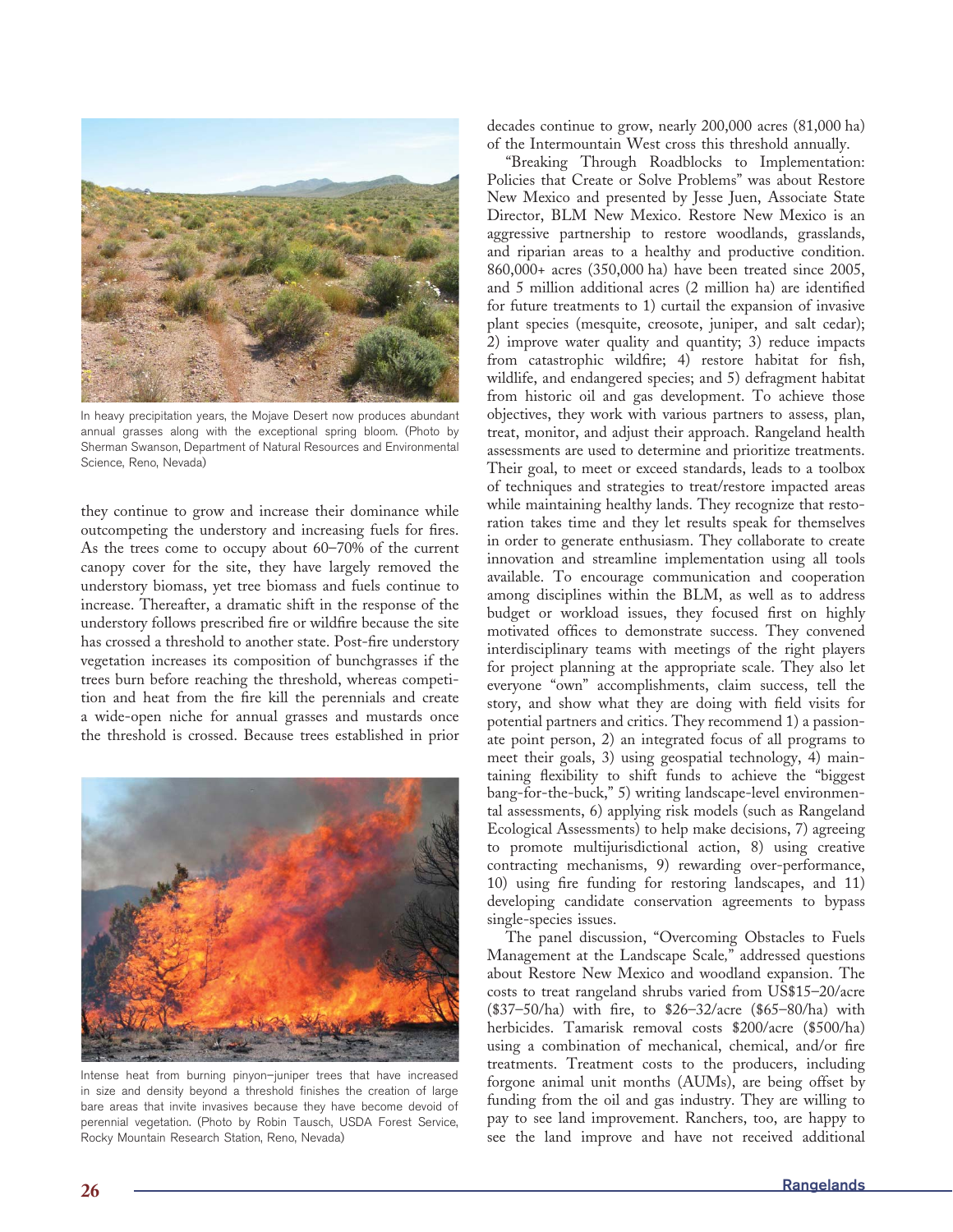

Restore New Mexico seeks to curtail the expansion of invasive plant species (mesquite, creosote, juniper, and salt cedar); improve water quality and quantity; reduce impacts from catastrophic wildfire; restore habitat for fish, wildlife, and endangered species; and defragment habitat from historic oil and gas development. (Photo from slide show by Jesse Juen, Bureau of Land Management, New Mexico State Office, Sante Fe, New Mexico)

AUMs after project successes. Although the BLM does not currently have grass banks, the idea has been discussed, as was the concept of using guilds of plant species for assessing project effects. There has been a roughly 30-million-acre  $(12$ -million-ha) increase in the area classified as woodland across the Great Basin during the last 150 years.

### **Audience Input**

"Management and Policy" was the focus of most of the participants in the audience. Many commented about livestock management alternatives, addressing how livestock grazing can reduce fuel loading, particularly in grass and shrub communities. It seems clear to some that without grazing to reduce fine fuels, we might lose sagebrush as a component of many Intermountain landscapes. One commenter noted (presumably about the Murphy Complex fire) that litigation had caused grazing use to be limited to 15% of current year's growth, which led to a large buildup of fine fuels with a 2–3-year carryover of residual fuels. Cheatgrass (*Bromus tectorum* L.) fuels ensured the demise of sagebrush.

Using a variety of tools for animal control, grazing could be used to strategically keep fuel loads from accumulating in fuel breaks. One respondent noted that Derek Bailey (of New Mexico State University) used global positioning systems to map cattle behaviors; however, the tools he used have yet to find their way into best management practices for the Environmental Protection Agency, Natural Resources Conservation Service, BLM, USFS, and USFWS. Another summarized that "We need new and innovative methods to manage livestock behavior, and [we need to] communicate these techniques to the general public." Perhaps addressing the need for economic incentives, one participant cautioned that contracts for prescribed grazing miss the point if it is

Cheatgrass increases during the 2 years of mandated rest from grazing following a fire, when management is justly focused on perennials. Alternatively, grazing management immediately following a fire could target emergence of cheatgrass in the spring, with only brief and light grazing thereafter to restore vigor of perennial grasses. Grazing differently after cheatgrass heads turn purple is just one example of developing prescriptions for grazing to protect areas from fire while focusing on desired future conditions.

Because residual fuels carry over, many big fires happen following several wet years. Fall grazing of temporary nonrenewable forage is a way to 1) harvest this fuel, 2) graze when bunchgrasses are dormant (not vulnerable) and no more nutritious or palatable than cheatgrass, and 3) graze in the fall when spring-calving cattle have low nutritional needs. Adequate cattle performance can be maintained with protein supplementation.

Better fire models are needed to more completely understand how fuel reduction treatments in the sagebrush ecosystem affect ecosystem health and plant succession. Funding would be needed to maintain preferred wildfire frequencies (possibly with fire surrogates), evaluate effects, and update land management plans. It is critically important to manage fuel levels without increasing invasive species.

To address changing climate (presumably because of increased risk of larger fires and fires with consequences detrimental to storage of soil carbon), there is a need to exponentially increase the number of fuels projects of all types, biological, mechanical, fire, and chemical. Carbon sequestration could be evaluated by focusing on underground soil carbon from root turnover,  $CO_2$  emissions from fires, and loss of photosynthetic uptake of carbon following fire.

Some audience responses reiterated the importance of responding to pinyon and juniper (PJ) encroachment before losing herbaceous species, and to "raise the alarm about Great Basin PJ fuel increases before they cross a particular threshold." Robin Tausch's data demonstrate increased costs and loss of resource values including forage, habitat, watershed protection, resistance to invasive weeds, etc., after transitioning to plant communities lacking native perennials. For vegetation management, it helps to choose areas that provide the highest probability of success. If tree growth has progressed past threshold levels, perhaps PJ trees could be thinned to regain understory plants before further treatment. However, the root systems of nearby trees can be extensive, leading to large interspaces between trees where vegetation is absent. Tree-dominated stands nearing a threshold are candidates for biofuels harvesting, and this could subsidize the costs of projects for managing these ecosystems. A more holistic approach would often address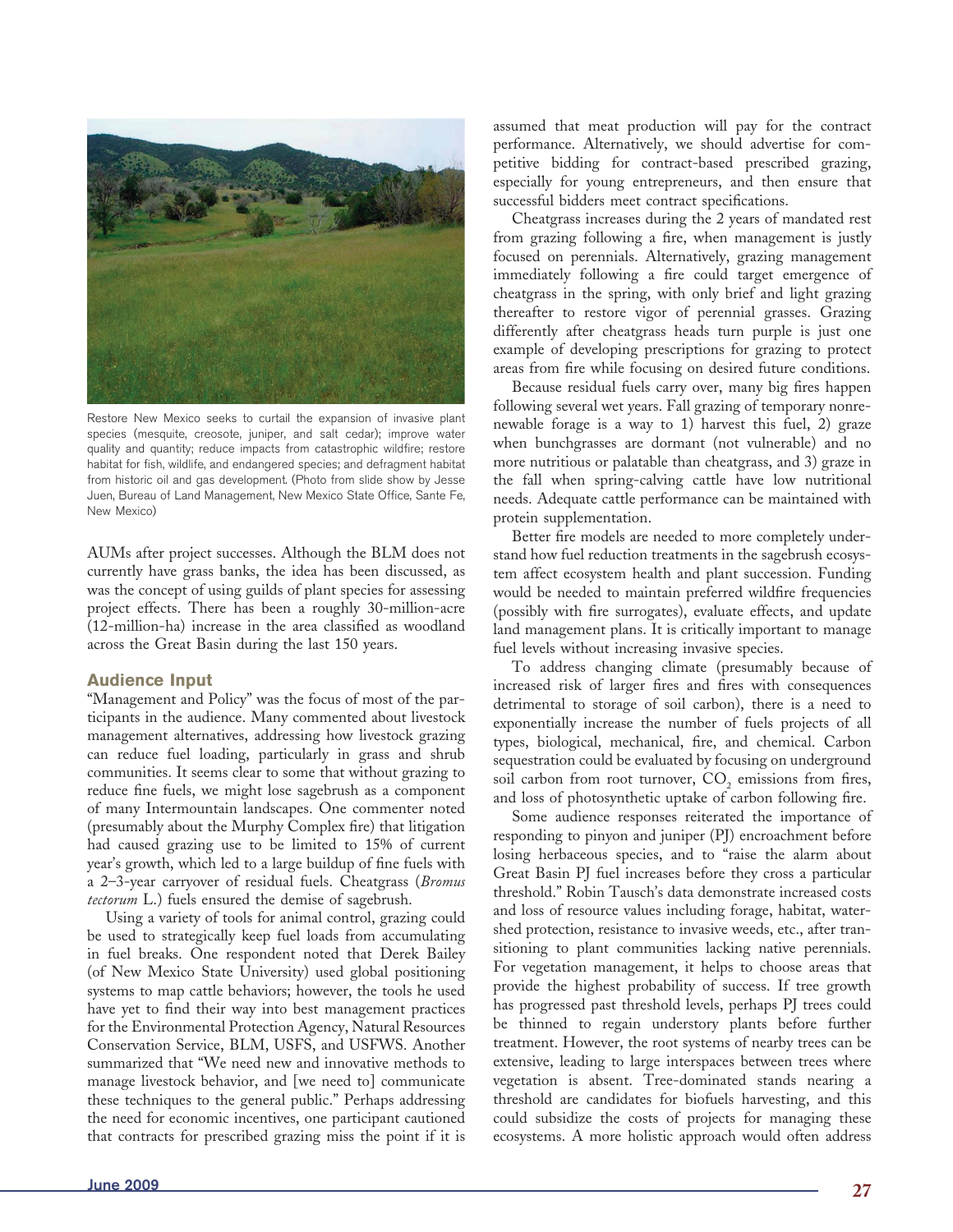PJ increases before fuels accumulate to a level interesting to biofuels harvesters. Funds that would eventually have to be spent for post-fire restoration could address accumulating fuels. Large old PJ trees in previously fire-safe sites can be protected by surrounding them with resilient vegetation producing only short flame lengths.

Many in the audience advocated "working at the landscape scale," decreasing the continuity of fuels using landscape-scale planning with interagency maps of vegetation types that are fire resistant and fire resilient. Education to seek the support of top level managers for landscape-scale National Environmental Policy Act (NEPA) analysis and management can be encouraged by rewarding managers for using landscape scales to integrate management approaches rather than simply quantifying the number of acres treated. Within agencies, the lines could be blurred if emergency stabilization and rehabilitation and fuels funding could both create greenstrips (fuel breaks vegetated by fire resistant plants).

Ecological studies employing landscape approaches could be used to manage vegetative spatial dynamics to prevent catastrophic-sized fires. This would involve managing patch size and the arrangement of patches to limit the continuity of fuels. Should we reduce the size of shrub or woodland patches and add fuel breaks, rather than remove all trees across broad areas? Managers could use strategic placement of fuels treatments at the landscape scale to balance woodlands and sagebrush to keep fuel loads in check. Achieving optimum success may require more fire use and more tools or risk, such as prescribed burning in Haines index 6, if blacklines or fuels breaks are in place. To keep rangeland ecosystems resilient with limited funds, it will be necessary to prioritize the use of funds and communicate with the public why some areas are more intensely managed than others.

"Collaboration and interdisciplinary planning" was emphasized by many participants to incorporate multiple benefits and work across boundaries. To promote projects that manage fuels while enhancing wildlife habitat and other multiple use goals, engaging federal land managers and the public to establish landscape restoration is a priority. The expertise available could be broadened by early and frequent involvement of multiple partners in interdisciplinary planning. Restore New Mexico is an excellent model that overcame restrictive policies, lack of funding, and turf battles with communication from state directors that established priorities. It is a positive example that grows the tool box, including candidate conservation agreements for lesser prairie chickens (*Tympanuchus pallidicinctus*). The Healthy Lands Initiative also requires significant cooperative management of many natural resources.

Many also felt that federal agencies should participate in broad landscape-scale restoration as a standard operating procedure. An agency could address management by considering current vegetation condition (forage, habitat, biofuels, etc.), values, and potential for restoration, regardless of jurisdictional boundaries. To deal with multiple ownerships, federal resources could be spent on nonfederal lands. To identify risks to a landscape, it is necessary to work across ownership lines. Because there are many different demands for resources across a landscape, teams need to include multiple agencies and public interests working with focused managers who engage all parties in collaborative efforts. There is also a need for flexible funding. To augment cooperation among land managers and private entities, planning approaches with long planning horizons should be used to develop and implement plans. They should then be assessed and monitored over the long term, and projects phased in, to ensure continuity.

One person noted that "vegetation manipulation is one of the toughest ideas to sell to the public, and healthy rangelands by themselves are not enough." However, many noted the value of science-based collaborations to create public support. The public's perspective improves when consensusbuilding creates partnerships that include even the most vocal critics. Involving the public as a partner and pooling funding for large-scale projects can inspire the public to support the NEPA process and avoid litigation. Public support at the federal level can carry over to state and community projects too. Integrating disciplines to educate the public about fuels management also helps efforts for long-term weed control.

"Assessment and monitoring with objectives and adaptive management" focused many audience responses. People wanted to achieve better landscape-scale assessments of resource conditions, but they also valued site-specific information for plan modifications. For example, they recommended using ecological sites to prescribe fire, observed that large-scale treatments often conflict with management prescriptions, and advocated making decisions on the ground. They suggested measureable objectives and targeting areas that are at-risk. For example, to set objectives, one could make maps of departure from reference conditions. However, this does not necessarily lead to at-risk areas or to treatments timed for before costs rise. Pace of work across a landscape could be defined as an objective, but usually objectives address time by including a timeline of expected treatments and continuing vegetation changes for key areas. With objectives for a focus, monitoring—with research when needed—can objectively track the information needed to adapt management through time. Effective monitoring requires dedicated personnel time and a consistent protocol.

"The wildland–urban interface (WUI)" was recognized as a frontline for recent investments. In strategic areas close to development, the need for food, fiber, etc. can be included by grazing WUI fuels for payment, so long as the land remains healthy. Local fire departments can promote defensible space with ordinances and inspections that emphasize personal responsibility of the homeowner. This enables land management agencies to focus on ecosystem management.